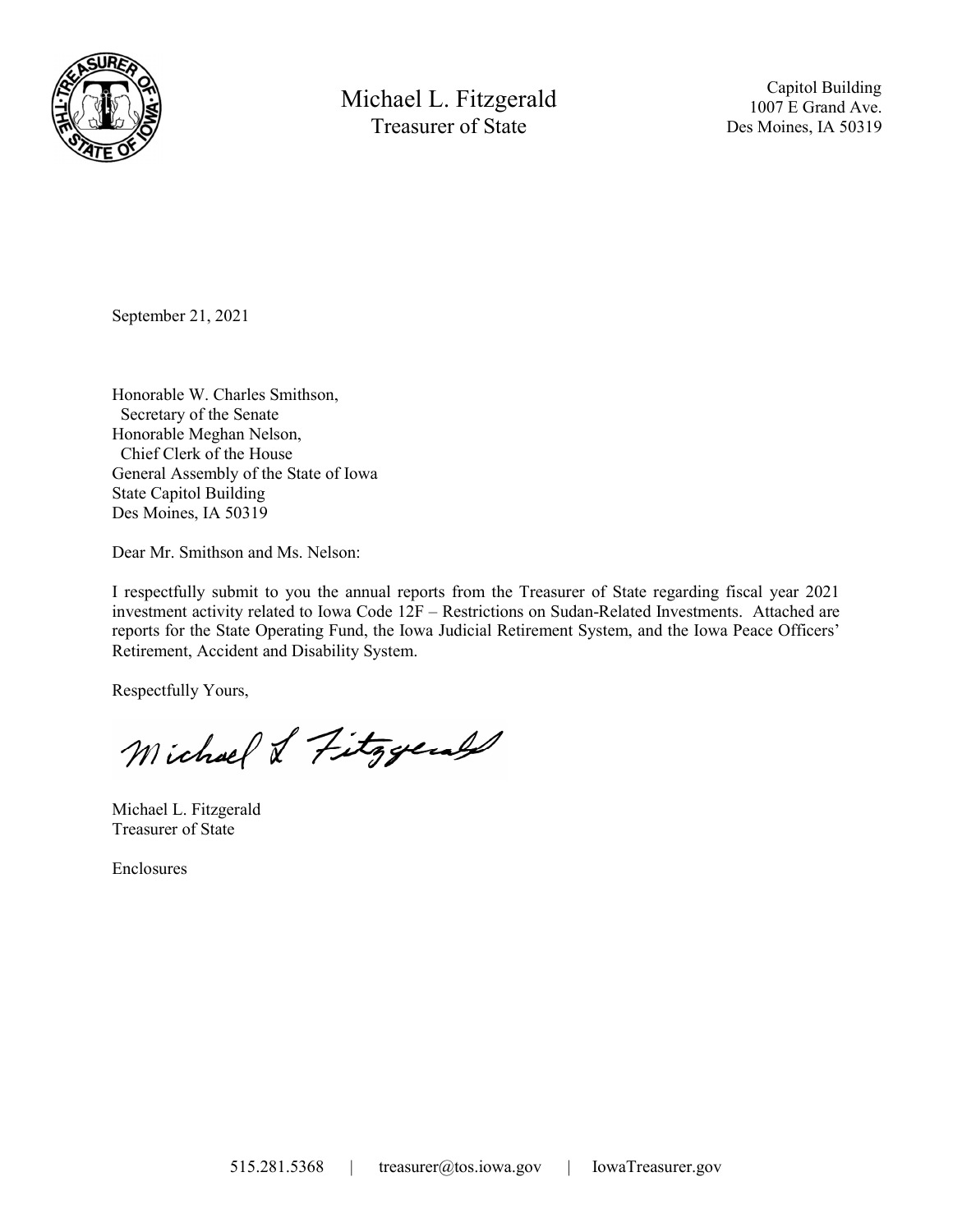# Iowa State Operating Fund Annual Report On Sudan Divestment For The Fiscal Year Ended June 30, 2021

#### Purpose

This is the fourteenth annual report required by Iowa Code Chapter 12F regarding restrictions on Sudanrelated investments by the Iowa State Operating Fund (SOF). In response to the ongoing human rights situation in the Darfur region of the country of Sudan, the General Assembly passed SF361, which places restrictions on investments in certain companies that have active business operations there. Effective beginning July 1, 2007, this law intends for state funds not to be invested in companies that provide power production-related services, mineral extraction activities, oil-related activities, or military equipment to the government of Sudan.

Chapter 12F applies to SOF in the following ways:

The system must identify and make available to the public a quarterly updated list of scrutinized companies, which have active or inactive business operations in Sudan. SOF uses the research services of IW Financial, Inc. to assist in developing the list of scrutinized companies to comply with this requirement.

SOF is prohibited from directly investing in scrutinized companies with active business operations listed on the most current quarterly list. The fund was required to divest from any company with active business operations that were directly held by the fund as of July 1, 2007, after sending written notification to the company.

Any company owned indirectly through a fund is not subject to divestment, but still requires that SOF send written notification. Further, SOF is required to send written correspondence to the investment managers of funds with scrutinized company holdings urging the managers to divest of the scrutinized companies or start a separate fund free of Sudan-related holdings.

#### Scrutinized Companies List

SOF's final FY 2021 quarterly scrutinized company list is attached. As of June 30, 2021, SOF did not hold, either directly or indirectly, any companies on the list of scrutinized companies.

#### Written Notices

During the fiscal year, Nissan was held directly by SOF. As per the requirements of the law, SOF sent a letter to the scrutinized company in November 2019, urging them to cease all business operations in the country of Sudan. A letter was also sent to the investment manager to inform them that investment must be divested no sooner than ninety days, but no later than eighteen months, following the first written notice sent to the scrutinized company.

#### Divestment

The position in Nissan was fully divested by February 2021.

#### Report Availability

This report, along with any other quarterly scrutinized company list can be obtained by contacting the Treasurer's office at 515-281-5644 or patrick.mccormick@tos.iowa.gov.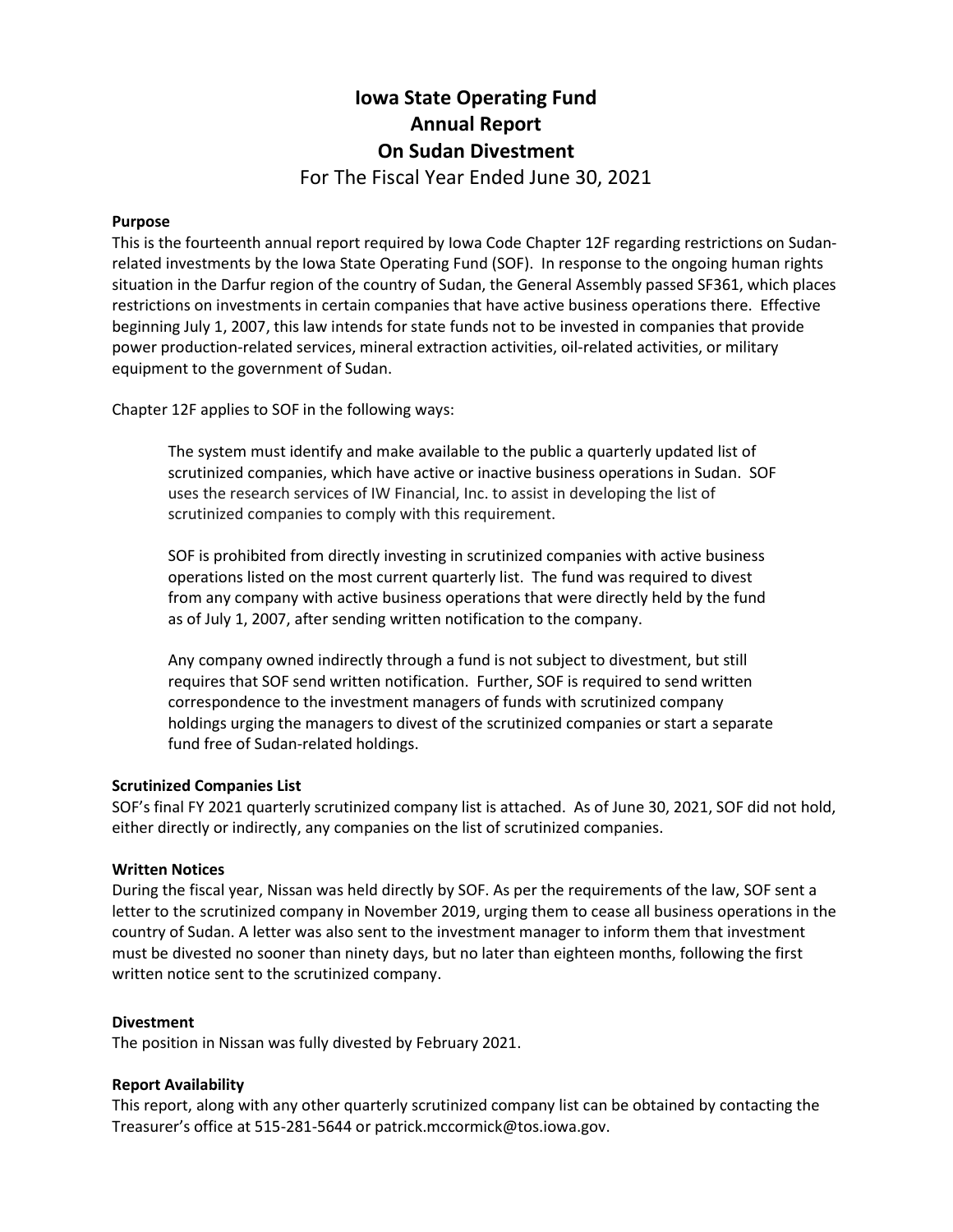# Iowa Judicial Retirement System Annual Report On Sudan Divestment For The Fiscal Year Ended June 30, 2021

#### Purpose

This is the fourteenth annual report required by Iowa Code Chapter 12F regarding restrictions on Sudanrelated investments by the Iowa Judicial Retirement System (JRS). In response to the ongoing human rights situation in the Darfur region of the country of Sudan, the General Assembly passed SF361, which places restrictions on investments in certain companies that have active business operations there. Effective beginning July 1, 2007, this law intends for state funds not to be invested in companies that provide power production-related services, mineral extraction activities, oil-related activities, or military equipment to the government of Sudan.

Chapter 12F applies to JRS in the following ways:

The system must identify and make available to the public a quarterly updated list of scrutinized companies, which have active or inactive business operations in Sudan. JRS uses the research services of IW Financial, Inc. to assist in developing the list of scrutinized companies to comply with this requirement.

JRS is prohibited from directly investing in scrutinized companies with active business operations listed on the most current quarterly list. The fund was required to divest from any company with active business operations that were directly held by the fund as of July 1, 2007, after sending written notification to the company.

Any company owned indirectly through a fund is not subject to divestment, but still requires that JRS send written notification. Further, JRS is required to send written correspondence to the investment managers of funds with scrutinized company holdings urging the managers to divest of the scrutinized companies or start a separate fund free of Sudan-related holdings.

#### Scrutinized Companies List

JRS' FY 2021 quarterly scrutinized company list is attached. As of June 30, 2021, JRS indirectly held two companies (GE and Baker Hughes) that are on the quarterly divestment list.

#### Written Notices

During the fiscal year, GE and Baker Hughes were held indirectly by JRS. GE and Baker Hughes became scrutinized during fiscal year 2019. As per the requirements of the law, JRS sent a letter to the scrutinized companies in fiscal year 2019, urging them to cease all business operations in the country of Sudan. All direct holdings have been divested but JRS continues to have indirect holdings of the companies through funds.

#### Divestment

Since the companies are owned indirectly through funds, no divestment is required.

#### Report Availability

This report, along with any other quarterly scrutinized company list can be obtained by contacting the Treasurer's office at 515-281-5644 or patrick.mccormick@tos.iowa.gov.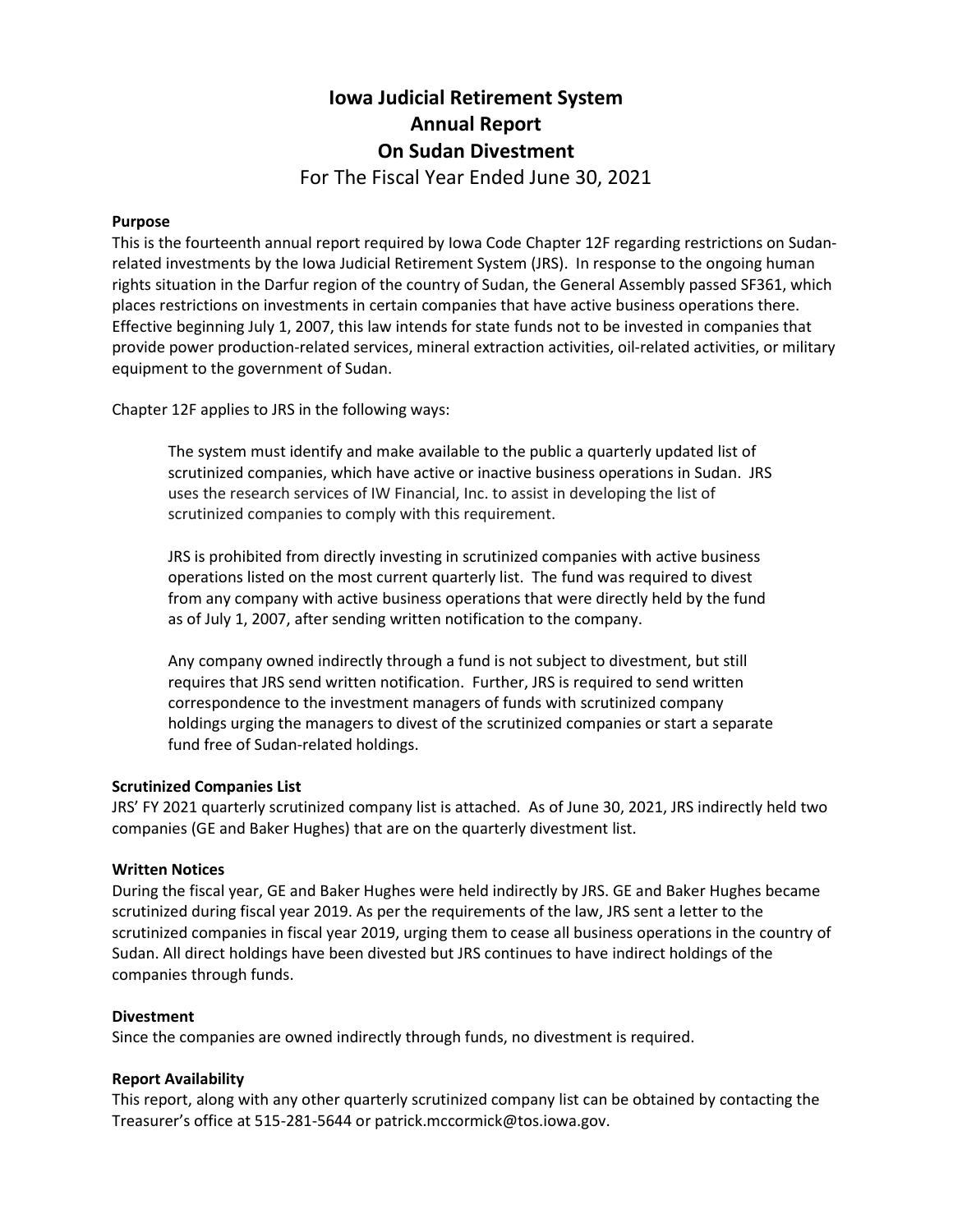# Iowa Peace Officers' Retirement, Accident and Disability System Annual Report On Sudan Divestment

For The Fiscal Year Ended June 30, 2021

# Purpose

This is the fourteenth annual report required by Iowa Code Chapter 12F regarding restrictions on Sudanrelated investments by the Iowa Peace Officers' Retirement, Accident and Disability System (PORS). In response to the ongoing human rights situation in the Darfur region of the country of Sudan, the General Assembly passed SF361, which places restrictions on investments in certain companies that have active business operations there. Effective beginning July 1, 2007, this law intends for state funds not to be invested in companies that provide power production-related services, mineral extraction activities, oil-related activities, or military equipment to the government of Sudan.

Chapter 12F applies to PORS in the following ways:

The system must identify and make available to the public a quarterly updated list of scrutinized companies, which have active or inactive business operations in Sudan. PORS uses the research services of IW Financial, Inc. to assist in developing the list of scrutinized companies to comply with this requirement.

PORS is prohibited from directly investing in scrutinized companies with active business operations listed on the most current quarterly list. The fund was required to divest from any company with active business operations that were directly held by the fund as of July 1, 2007, after sending written notification to the company.

Any company owned indirectly through a fund is not subject to divestment, but still requires that PORS send written notification. Further, PORS is required to send written correspondence to the investment managers of funds with scrutinized company holdings urging the managers to divest of the scrutinized companies or start a separate fund free of Sudan-related holdings.

# Scrutinized Companies List

PORS' FY 2021 quarterly scrutinized company list is attached. As of June 30, 2021, PORS indirectly held two companies (GE and Baker Hughes) that are on the quarterly divestment list.

# Written Notices

During the fiscal year, GE and Baker Hughes were held indirectly by PORS. GE and Baker Hughes became scrutinized during fiscal year 2019. As per the requirements of the law, PORS sent a letter to the scrutinized companies in fiscal year 2019, urging them to cease all business operations in the country of Sudan. All direct holdings have been divested but PORS continues to have indirect holdings of the companies through funds.

# **Divestment**

Since the companies are owned indirectly through funds, no divestment is required.

# Report Availability

This report, along with any other quarterly scrutinized company list can be obtained by contacting the Treasurer's office at 515-281-5644 or patrick.mccormick@tos.iowa.gov.